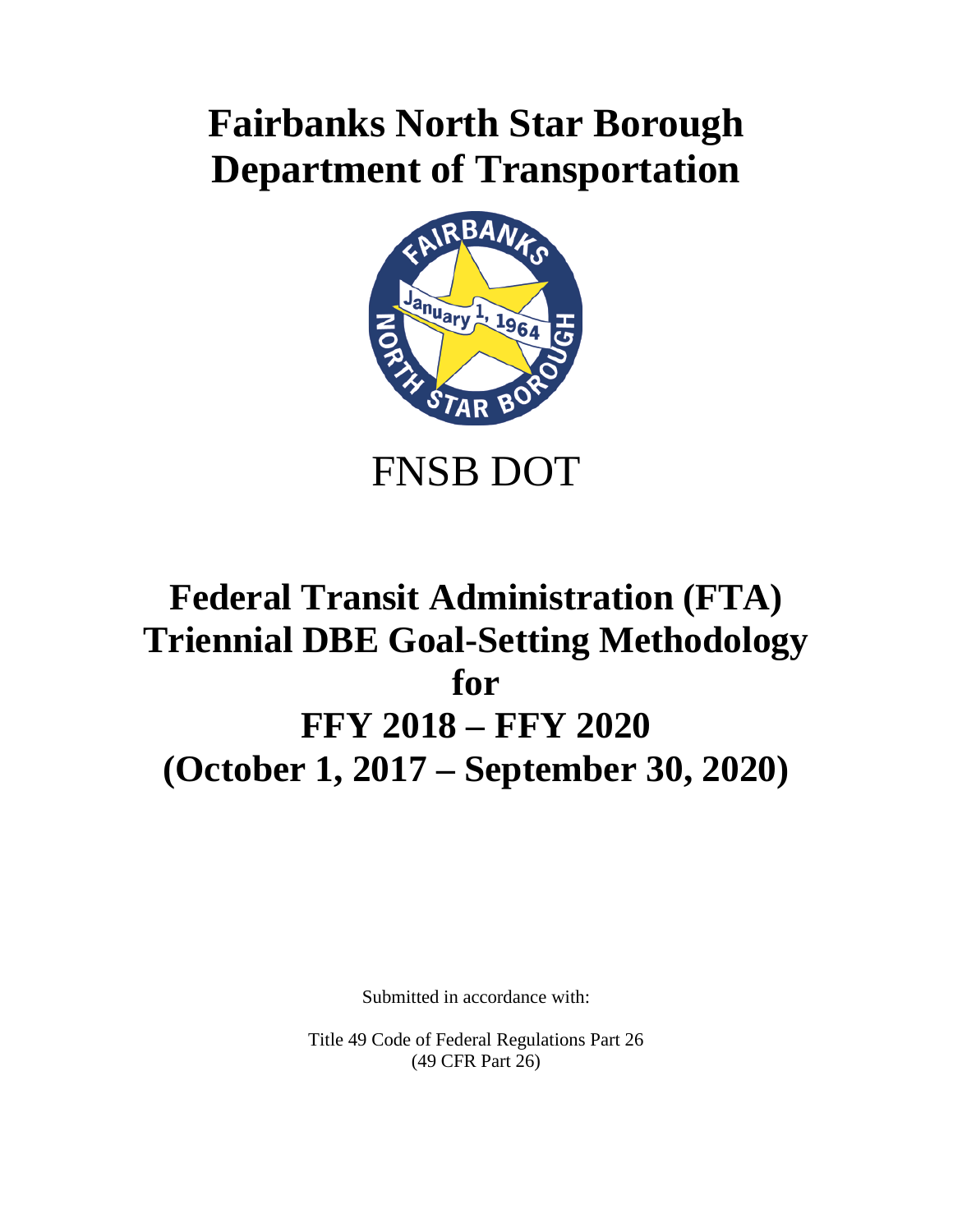

## **Fairbanks North Star Borough Triennial DBE Goal-Setting Methodology FFY 2018 - FFY 2020**

## **Table of Contents**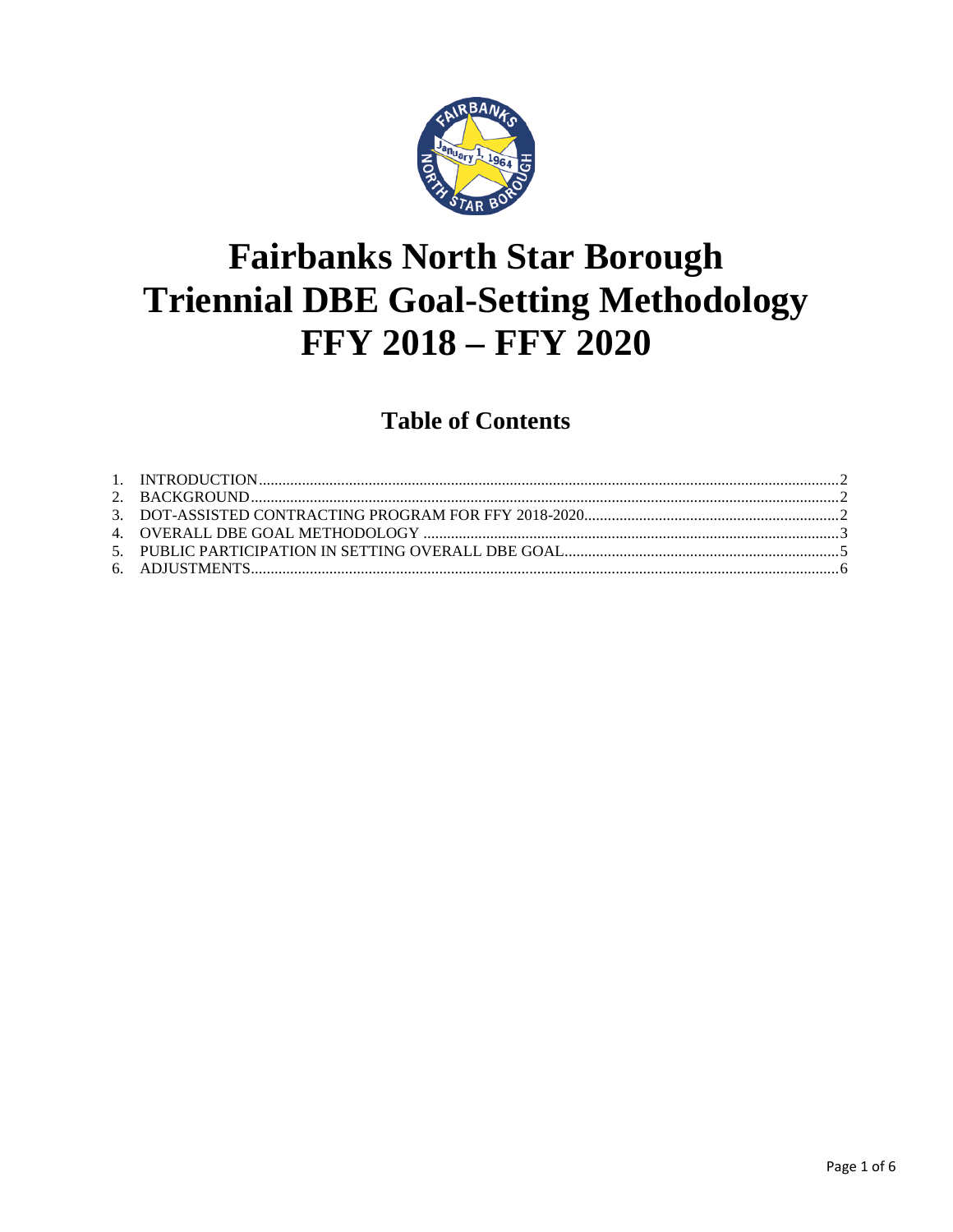

#### **FAIRBANKS NORTH STAR BOROUGH TRANSPORTATION DEPARTMENT OVERALL DISADVANTAGED BUSINESS ENTERPRISE (DBE) GOAL 2018-2020**

## **1. Introduction**

Pursuant to Title 49 Code of Federal Regulations (CFR) Part 26 "Participation by Disadvantaged Business enterprises in Department of Transportation Financial Assistance Programs", the Fairbanks North Star Borough Transportation Department (FNSBDOT) sets forth its Triennial Disadvantaged Business Enterprise (DBE) Goal and corresponding goal-setting methodology for the three-year Federal Fiscal Year (FFY) goal period of 2018-2020 (October 1, 2017 through September 30, 2020). The purpose of the DBE goal setting process is to ensure nondiscrimination in the award and administration of U.S. Department of Transportation (DOT)-assisted contracts, to create a level playing field on which DBEs can compete fairly for those contracts, and to ensure that DBE Program is narrowly tailored in accordance with applicable law.

### **FNSBDOT's 2018-2020 FTA DBE Goal is 4%**

### **2. Background**

FNSBDOT is a recipient of U.S. DOT Federal Transit Administration (FTA) funding in excess of \$250,000. As a condition of receiving this financial assistance, FNSBDOT has assured that it will comply with FTA's DBE requirements. Therefore, in accordance with 49 CFR § 26.45 (a) (1), FNSBDOT is required to develop and submit a Triennial Overall DBE goal for its DOT-assisted projects.

### **3. DOT-Assisted Contracting Program for FFY 2018-2020**

Table 1 represents FNSBDOT's DOT-assisted contracting program, which consist of projects considered in preparing this goal methodology. These projects are anticipated to be awarded during the triennial period, excluding contracts for purchase of transit vehicles, which are not subject to this goal-setting process [1]. Additional projects may be undertaken if additional revenue becomes available; the overall DBE goal will be adjusted if necessary.

Table 1. FNSB DOT-assisted contracting projects anticipated to be awarded during the triennial period

|                          |                | <b>Project Name/Description</b>       | <b>Estimated Project</b><br>Cost |
|--------------------------|----------------|---------------------------------------|----------------------------------|
|                          | C1             | Replacement/New Bus Route Signs       | \$44,000                         |
| Construction<br>Services | C <sub>2</sub> | <b>Bus Shelter Construction</b>       | \$730,250                        |
|                          | C <sub>3</sub> | <b>Transit Facility Phase I</b>       | \$13,192,069                     |
|                          | C <sub>4</sub> | <b>Transit Facility phase II</b>      | \$13,500,000                     |
|                          | P <sub>1</sub> | <b>Security Services Transit Park</b> | \$15,280                         |
|                          | P <sub>2</sub> | <b>Bus Ride Advertising Agency</b>    | \$37,382                         |
| AELS and<br>Non-AELS     | P <sub>3</sub> | <b>Fuel Support Fleet</b>             | \$381,000                        |
|                          | P <sub>4</sub> | Design of Transit Facility            | \$2,810,000                      |
|                          | P <sub>5</sub> | <b>Bus Uniforms</b>                   | \$16,000                         |
|                          |                | TOTAL                                 | \$30,725,981                     |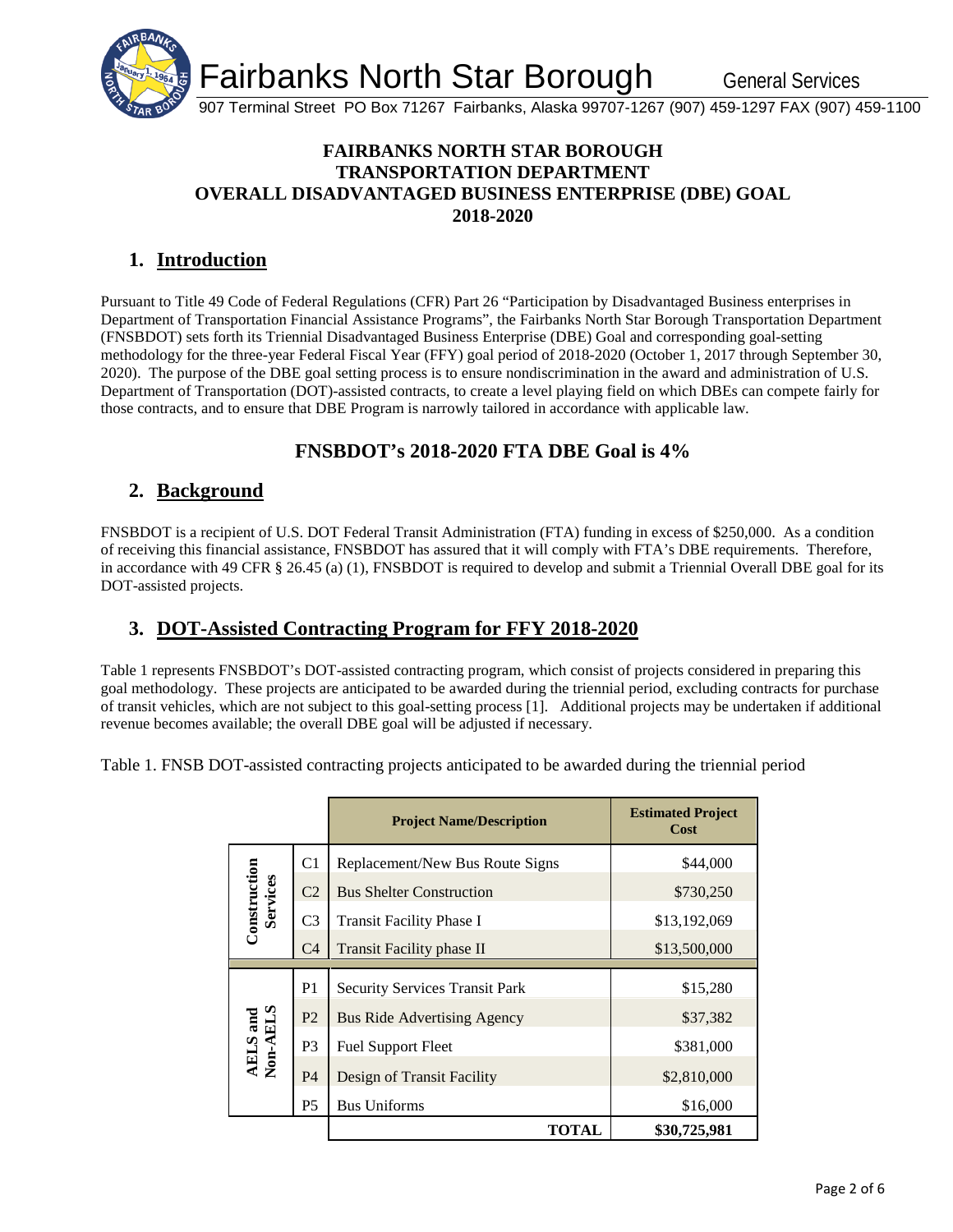### **4. Overall DBE Goal Methodology**

#### **STEP 1 – Determining the Base Figure**

The base figure was initially calculated using the relative availability of DBEs vs the relative availability of non-DBE firms for the types of contracts we anticipated awarded.

The weighted base figure was developed by:

- 1) Using the State of Alaska Unified Certification Program Directory to identify the number of registered DBEs willing to perform work in the Fairbanks North Star Borough market are [2] for each of the anticipated contracts, based on the NAICS (North American Industry Classification System) (CPB) codes most relevant to each contract. Data was collected in July 2015.
- 2) Using the 2017 data collected from the Countywide Business Patterns (CBP) identify the total number of businesses available in the Fairbanks North Star Borough market area for work on each contract, based on the same NAICS codes.
- 3) Using the State of Alaska Department of Commerce, Community and Economic Development Business Licenses for the State of Alaska.
- 4) Dividing the number of DBEs by the number of all businesses to determine the relative availability of DBEs in the market area for each contract.
- 5) Computing a weighted base figure, using the percent of the total contract dollars for each anticipated contract from Table 1, and the figure for relative availability of DBEs for each contract from Table 2.

The following two (2) tables and steps are attached: Table 1 above is the anticipated FTA-assisted contracts for 2016-18 (excluding transit vehicle purchases) Table 2 below is the Relative Availability of DBEs for the Anticipated Contracts.

| Work Type           | <b>DBE Count</b> | <b>All Firms Count</b> | <b>DBE Relative</b><br><b>Availability</b> |
|---------------------|------------------|------------------------|--------------------------------------------|
| <b>Construction</b> | 92               | 2.436                  | 3.78%                                      |
| <b>AELS</b>         | 47               | 1.092                  | 4.30%                                      |
| <b>Non-AELS</b>     |                  | 84                     | 1.19%                                      |
| <b>Total</b>        | 140              | 3,612                  | 9.27%                                      |

Table 2. DBE availability by Work Type.

#### **STEP 2 – Adjusting the Base Figure**

Subsequent to establishing the base figure, FNSBDOT examined available evidence to determine what adjustment, if any, would be required to ensure a narrowly-tailored goal.

The historical median for past participation is 0%. When applying the federally-prescribed formula (i.e. the average of the median past participation and the step one base figure), the resultant adjusted figure is the same as the step one base figure.

#### Table 3. DBE Utilization.

| <b>Federal Fiscal Year</b>    | <b>DBE</b> Utilization |
|-------------------------------|------------------------|
| 2012                          | $0.00\%$               |
| 2013                          | $0.00\%$               |
| 2014                          | $0.00\%$               |
| 2015                          | 0.00%                  |
| 2016                          | 0.00%                  |
| <b>Median DBE Utilization</b> | $0.00\%$               |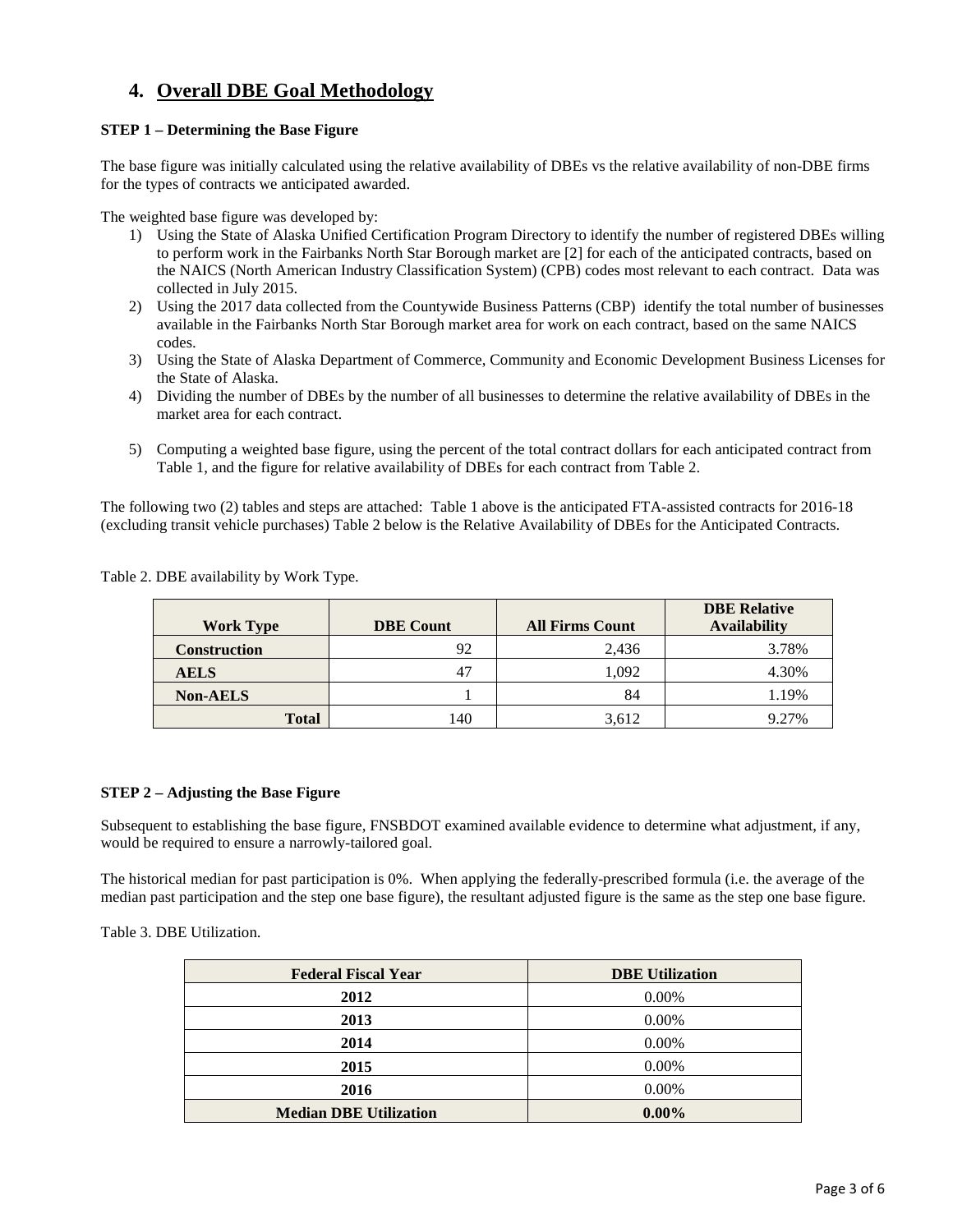Per 49 CFR§ 26.45(d), following calculation of a base figure, all available evidence must be examined to determine what adjustment, if any, is needed to the base figure in order to arrive at the overall DBE goal. The primary form of evidence available is the past participation of DBEs in Transportation contracting. It is the judgment of the General Services Department on behalf of the Transportation Department that it is not possible to provide a rational basis for a numerical adjustment of the base figure based on past participation, due to the very different nature of the anticipated contracts, compared with past contracting which consisted of security, fuel and uniform contracts.

FNSBDOT examined the preceding evidence to determine what, if any, step two adjustments were necessary to arrive at an overall goal that accurately reflects the relative availability of DBEs ready, willing, and able to perform work on FTAassisted contracts. Challenges related to encouraging non-certified firms to become certified, and geographic barriers impacting DBE availability are factors indicating a downward adjustment to the base figure is necessary.

FNSBDOT considered all of the evidence collectively, and determined that a downward adjustment based on median past participation is necessary to account for DBE capacity.

49 CFR Part 26.45 (c) (3) provides for the use of disparity study data to determine the base figure for the relative ability of DBEs. Fairbanks North Star Borough utilized the State of Alaska's disparity study prepared by MGT 2014. During the study period and in the relevant market area, overall Minority, Women-Owned, and Disadvantaged Business Enterprises (M/W/DBE) contractors were utilized in excess of the level of utilization that would be expected, absent the effects of discrimination. When M/W/DBE utilization and availability were analyzed with respect to each ADOT&PF operating region, the results differed from the statewide analysis. Results for the Northern Region differed, and showed underutilization of all groups for which data was available, and substantial underutilization of M/W/DBE firms as a whole.



Table 4. Available DBE Percentage by Region (note: FNSB is located in the Northern Region)

To determine the relevant market area data derived from the 2014 ADOT&PF Disparity Study was utilized to determine the market area, geographic units of the state and boroughs. There are geographic and logistical barriers that limit DBE availability across the relevant market area. That limits DBEs to their certified Region. Fairbanks lies in the Northern Region and current there is only 28.57% DBEs which considerably low.

Challenges related to encouraging non-certified firms to become certified, and geographic barriers impacting DBE availability are factors indicating a downward adjustment to the base figure is necessary. Sub recipients' face the challenge that the work they are looking to contract is very small jobs. Many contractors view these small jobs as unprofitable and are unwilling to bid on them due to the cost towing costs, or other logistics for the contractor.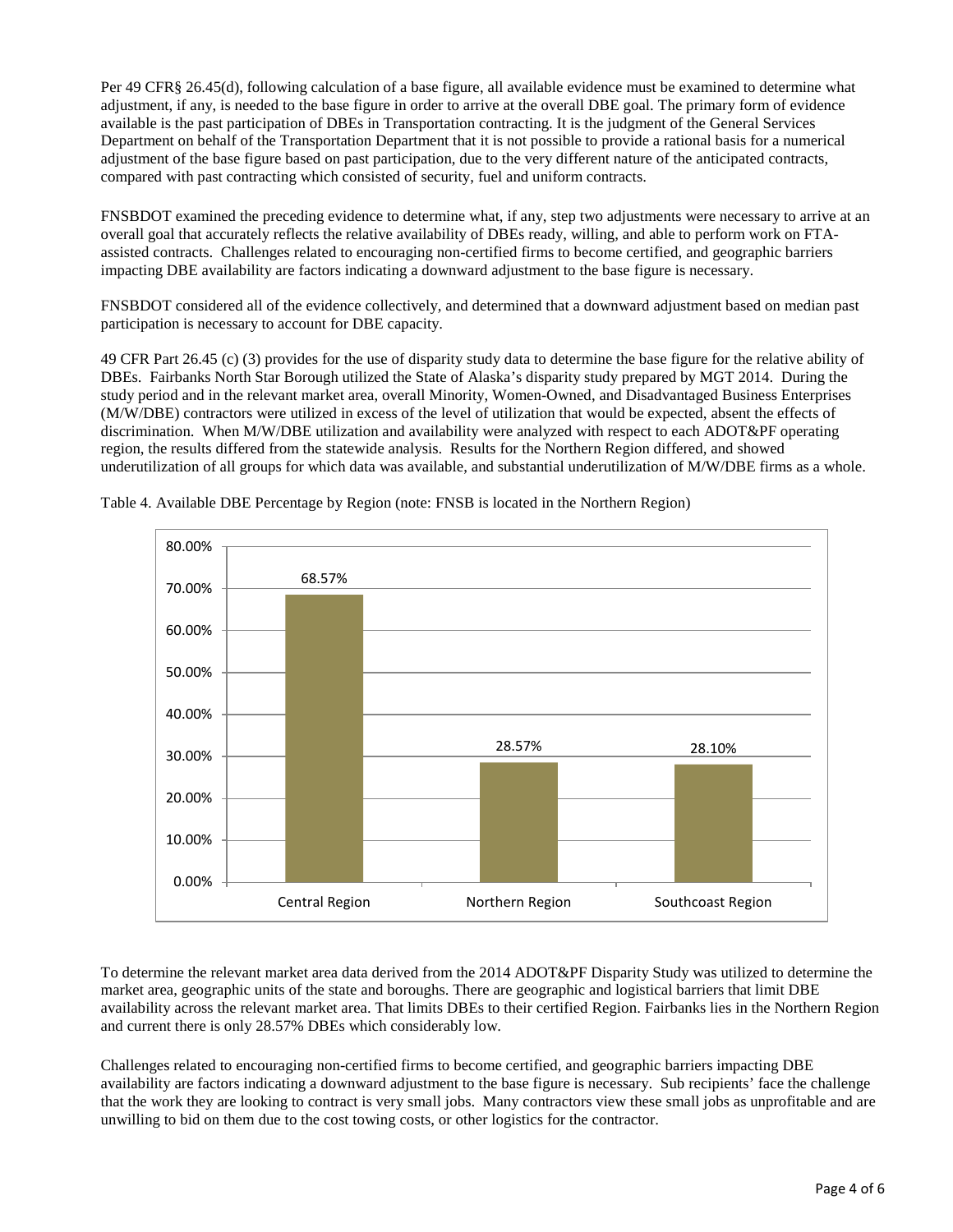The FTA funding includes projects for fuel and security. Currently there are no DBEs certified who could provide the supplies and service required.

**Based on this analysis, the Fairbanks North Star Borough Transportation Department proposes an overall annual goal of 4%. Continuing its race-neutral DBE program, FNSB expects to achieve 4% utilization through race-neutral means, and 0.00% through race-conscious means excluding funds to be used for the purchase of fleet buses.**

#### **Race/Gender-Neutral Methods (see above) (§26.51(b))**

FNSBDOT will continue its current procedures for ensuring the participation of DBEs and other small business enterprises (SBE) in all of its contracting activities. These processes consist of, but are not limited to:

- $\triangleright$  Generating email notifications of all upcoming contracting opportunities.
- Generating project-specific email notifications providing pre-solicitation meeting information, bid/proposal submittal deadlines, general scope overview and DBE office personnel contact information.
- $\triangleright$  Ensuring participants at pre-solicitation meetings are informed of FNSBDOT DBE Program and its requirements.
- $\triangleright$  Ensuring circulation of the State of Alaska Unified Certification Program DBE Director to all potential contractors by listing the AKDOT in the solicitation and providing a link on FNSB's website.
- Participating in "Doing Business With" seminars hosted by other entities Procurement Technical Assistant Center (PTAC).

### **5. Public Participation in Setting Overall DBE Goal**

The U.S. DOT regulations require that race-neutral methods be used to the maximum extent feasible to achieve the DBE overall goal. Race-neutral methods include making efforts to assure that bidding and contract requirements facilitate participation by DBEs and other small businesses; unbundling large contracts to make them more accessible to small businesses; encouraging prime contractors to subcontract portions of the work that they might otherwise perform themselves; and providing technical assistance, communications programs, and other support services to facilitate consideration of DBEs and other small businesses.

Because of the emphasis placed on race-neutral methods, the Fairbanks North Star Borough does not propose to set contractspecific DBE goals on FTA-assisted contracts to be awarded in 2018 through Year 2020. Instead, the Borough will focus on developing race-neutral methods for facilitating DBE participation. The Borough will advise prospective contractors of areas for possible subcontracting, and of the availability of ready, willing, and able subcontractors, including DBE firms, to perform such work. The Borough will carefully monitor its progress during the course of the year and may establish contractspecific goals if race-neutral methods do not appear sufficient to achieve the overall DBE participation goals for Year 2018 through Year 2020. It is anticipated that the DBE goal for FTA-assisted contracts will be achieved through race-neutral methods

This analysis was sent to minority, women's, and general professional and trade organizations, and other officials and organizations which could be expected to have information concerning the availability of disadvantaged and nondisadvantaged businesses, the effects of discrimination on opportunities for DBEs, and the Borough's efforts to establish a level playing field for the participation of DBEs. A Public Meeting is scheduled October 27, 2017. A detailed list will be provided once the meeting occurs.

Federal regulations require that the Borough publish a notice in general circulation media, local minority-focused media, and trade association publications announcing the Borough's proposed overall DBE goal for 2018 through year 2020 FTAassisted contracts. Such notice must inform the public that the proposed DBE goal and its rationale are available for inspection during normal business hours for a period of thirty (30) days following the date of the notice. The Borough and FTA, as the Borough's lead agency on behalf of the Department of Transportation, will accept comments on the proposed goal for forty-five (45) days from the date of notice. This notice is set to be was published in the *Fairbanks Daily News Miner* beginning October 2, 2017.